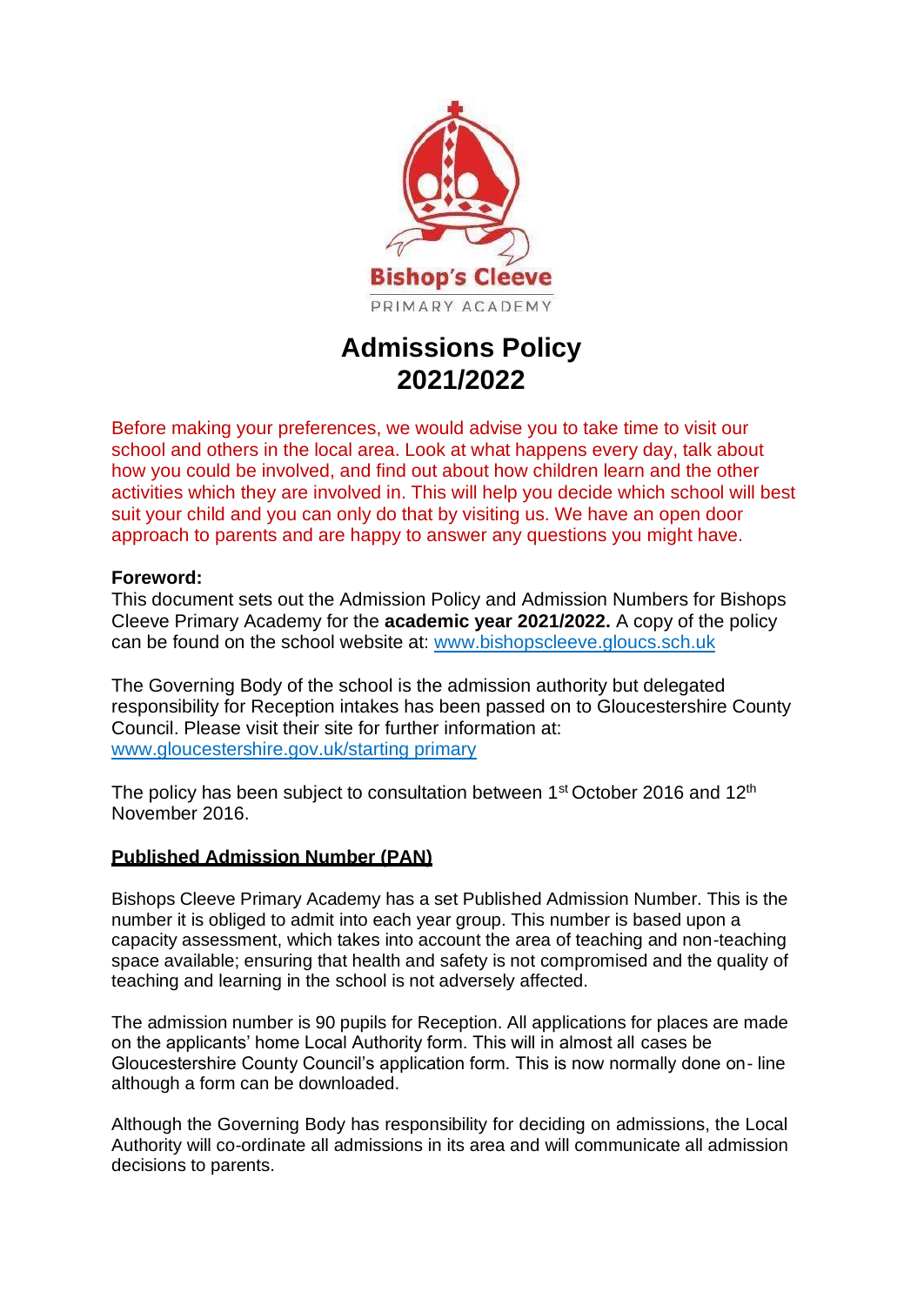Pupils who have a Statement of Special Educational Needs/Educational Health Care Plan, where our school is named in the child's Statement/Educational Health Care Plan, will be admitted.

In the event that more than 90 applications are received, the oversubscription criteria will be applied to determine priority for places. All school preferences, as declared by parents on the LA application form, are treated equally.

## **In Year Admissions:**

In-year applications are all those made outside the normal admissions round for children of compulsory school age i.e. those applications made during the academic year (after the first day of the Autumn term) for any school place in Reception through to Year 6. For In-Year applications parents should apply directly to the school by contacting the head teacher, Miss Lewis, who arrange for an admissions pack including an application form to be made available.

Email: [head@bishopscleeve.gloucs.sch.uk](mailto:head@bishopscleeve.gloucs.sch.uk) Telephone Number: 01242 673814

### **Admission Criteria Priority order and Oversubscription Criteria:**

After the admission of children with an education health and care plan or a statement of special educational needs naming the school, priority will be given to the admission of children who meet the criteria set out below:

- 1. A looked after child'  $(1)$  or a child who was previously looked after but immediately after being looked after became subject to an adoption  $(z)$  child arrangements order (residency order)( $3$ ) or special guardianship order ( $4$ ) including those who appear to the admission authority to have been in state care outside of England and ceased to be in state care as a result of being adopted  $(5)$ .
- *(1)* A 'looked after child' is a child who is (a) in the care of a local authority, or (b) being provided with accommodation by a local authority in the exercise of their social services functions (see the definition in Section 22(1) of the Children Act 1989) at the time of making an application to a school. Such children are referred to as Children in Care.
- *(2)* This includes children who were adopted under the Adoption Act 1976 (see section 12 adoption orders) and children who were adopted under the Adoption and Children's Act 2002 (see section 46 adoption orders).
- *(3)* Under the provisions of s.12 of the Children and Families Act 2014.
- *(4)* See Section 14A of the Children Act 1989 which defines a 'special guardianship order' as an order appointing one or more individuals to be a child's special guardian (or special guardians).
- *(5)* A child is regarded as having been in state care outside of England if they were in the care of or were accommodated by a public authority, a religious organisation, or any other provider of care whose sole or main purpose is to benefit society. 1.

\*Therefore, we expect admission authorities to hold a meeting sometime between now and 31<sup>st</sup> August 2021 to determine the necessary variations to admission arrangements for 2021/22 and 2022/23. Variations will be conditional on the Code passing through its Parliamentary process (i.e. a date on or around  $1<sup>st</sup>$  July 2021). If any variations are agreed before then, they must be expressed to be conditional on the Code passing through Parliament. All such variations should come into effect on 1<sup>st</sup> September 2021.

As these variations will be necessary to comply with a mandatory requirement of the Code, it will not be necessary to refer a variation request to either the schools adjudicator (in respect of maintained schools)or the ESFA (in respect of academies).